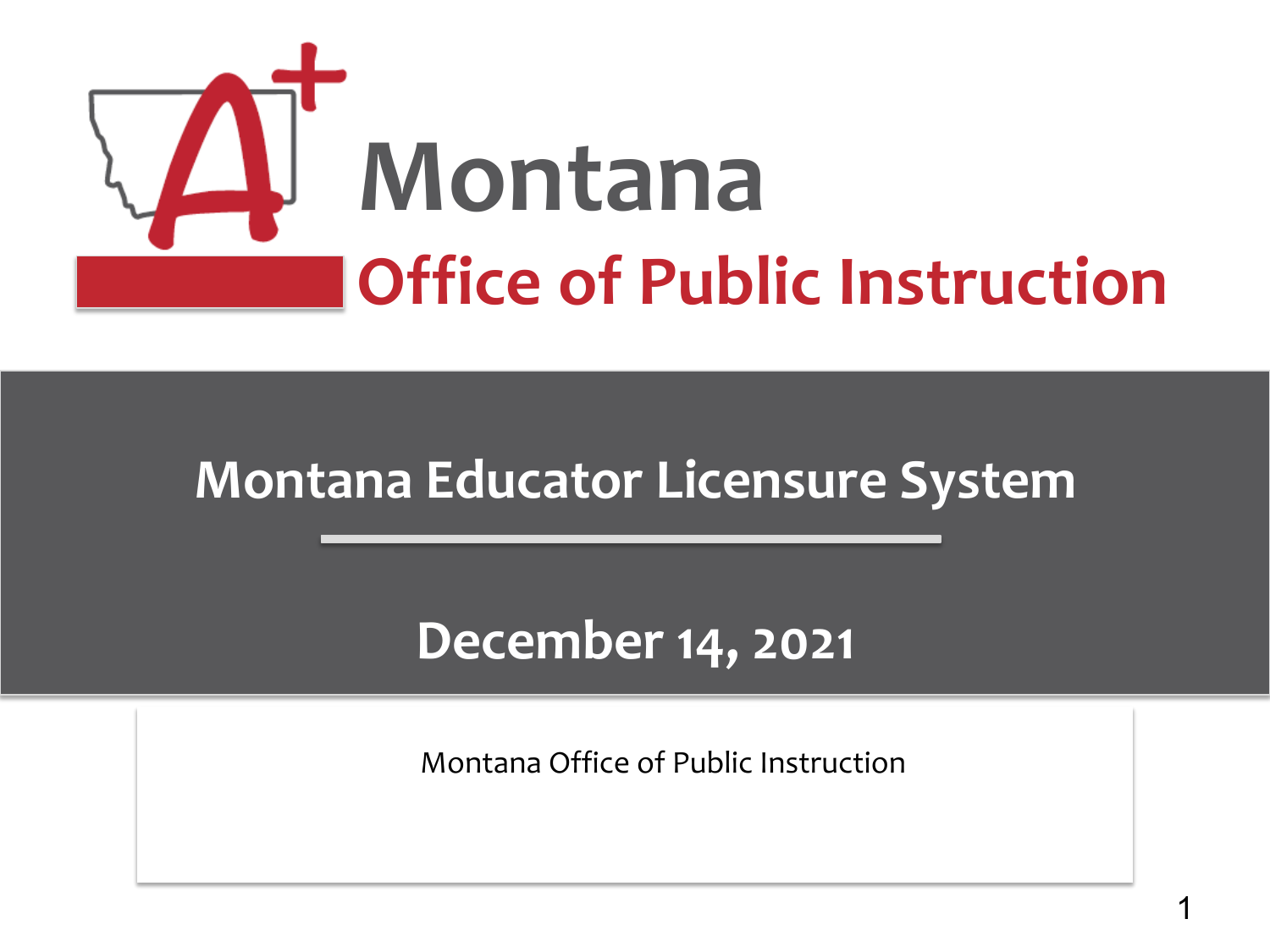

**In preparation for this upgraded system, we need to let you know a few key dates about new applications and renewals**.

- **December 31, 2021:** MSEIS will close to the public
- **January 1, 2022 to May 6, 2022:** Accepting complete paper applications
- **June 1, 2022:** New System Launches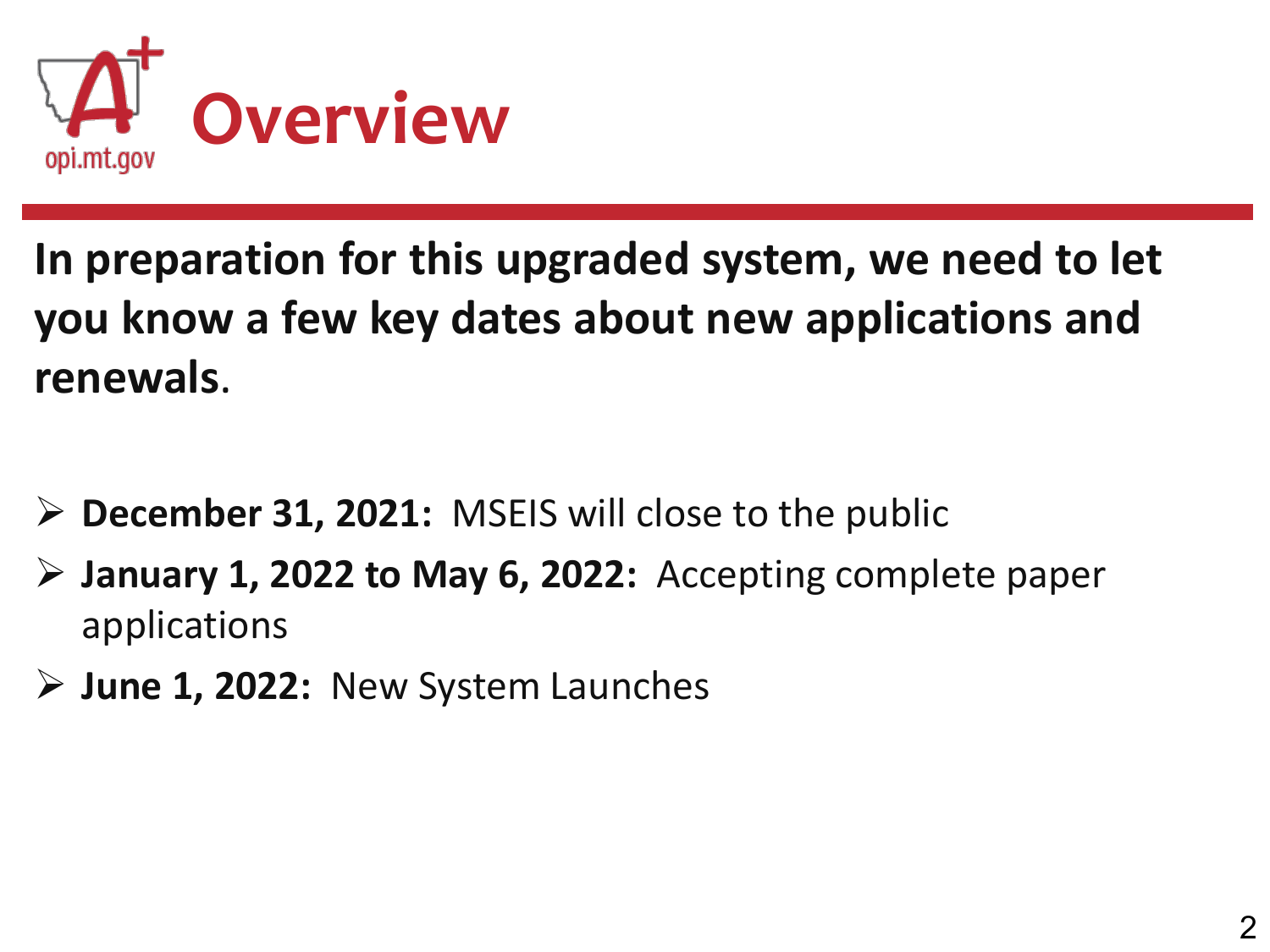

- **Renewals:** There are 2 options for renewals during the transition phase:
- Beginning January 1 May 6, 2022, you can complete a paper application [and mail hard copy documents and payment to:](https://opi.mt.gov/Portals/182/Page%20Files/Licensure/RenewalApplication.pdf?ver=2021-12-10-091601-713)
	- Montana Office of Public Instruction Attn. Educator Licensure PO Box 202501 Helena, MT 59620
- Wait until the new system is active on June  $1<sup>st</sup>$  to submit your renewal

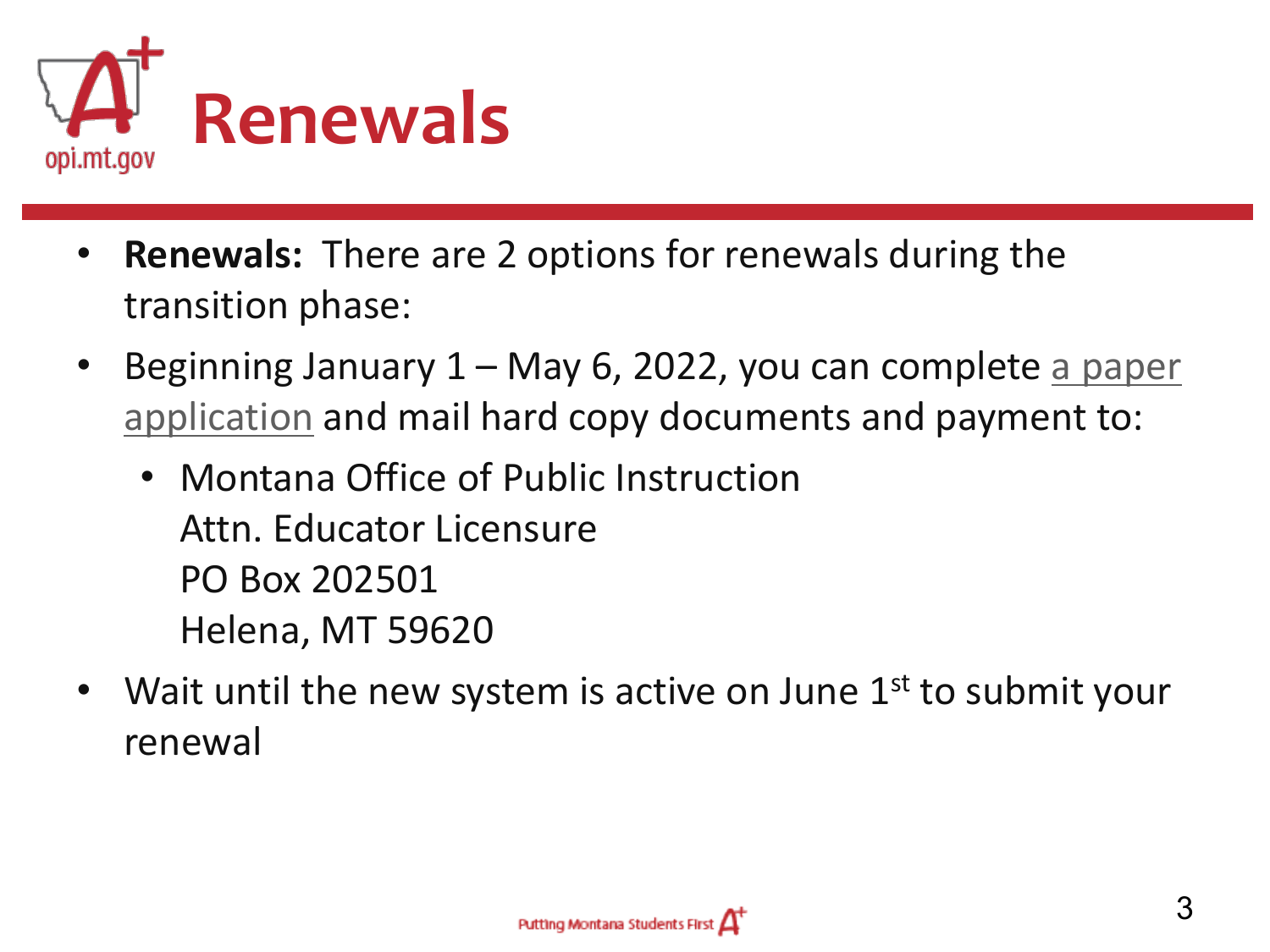## **Fall 2021 Montana College and University Graduates**opi.mt.gov

- **Fall 2021 Montana College and University Graduates:** There are 3 options:
- Before December 31, 2021, you can apply online and mail or email documents up until February 28, 2022.
- After December 31, 2021 to May 6, 2022, you can submit a **paper application** for initial licensure. The Montana college or university representative will be able to complete the University Recommendation through MSEIS until February 28, 2022. After February 28, a college or university representative will need to submit a paper UR.
- Wait until the new system is active on June 1st to submit your application.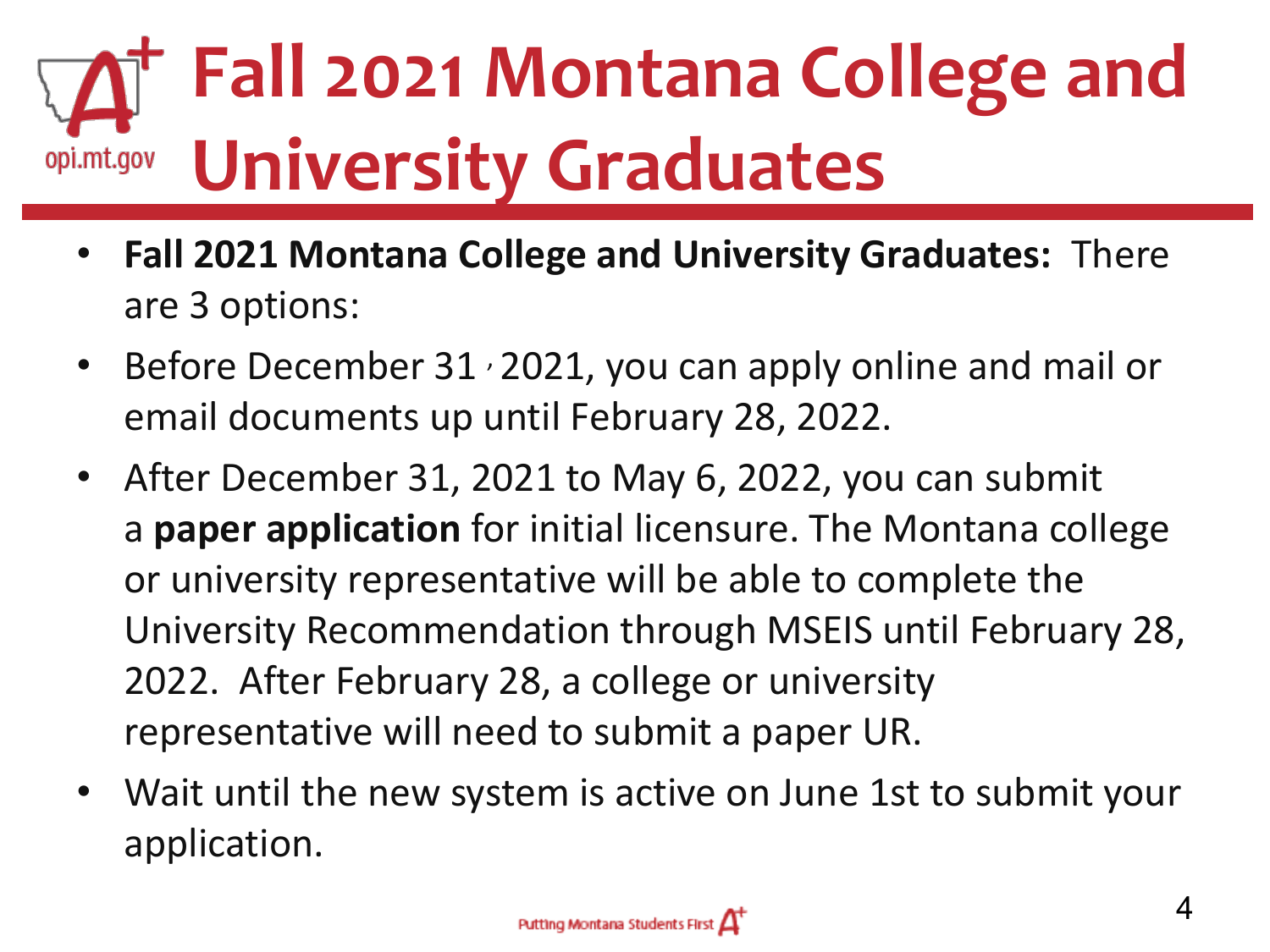## **New Applications, Upgrades & Reinstatements**opi.mt.gov

- Before December 31, 2021, you can apply online and mail documents up until February 28, 2022.
- After December 31, 2021 to May 6, 2022, you can submit a **complete paper application** for initial licensure. Incomplete applications will not be accepted and will be returned.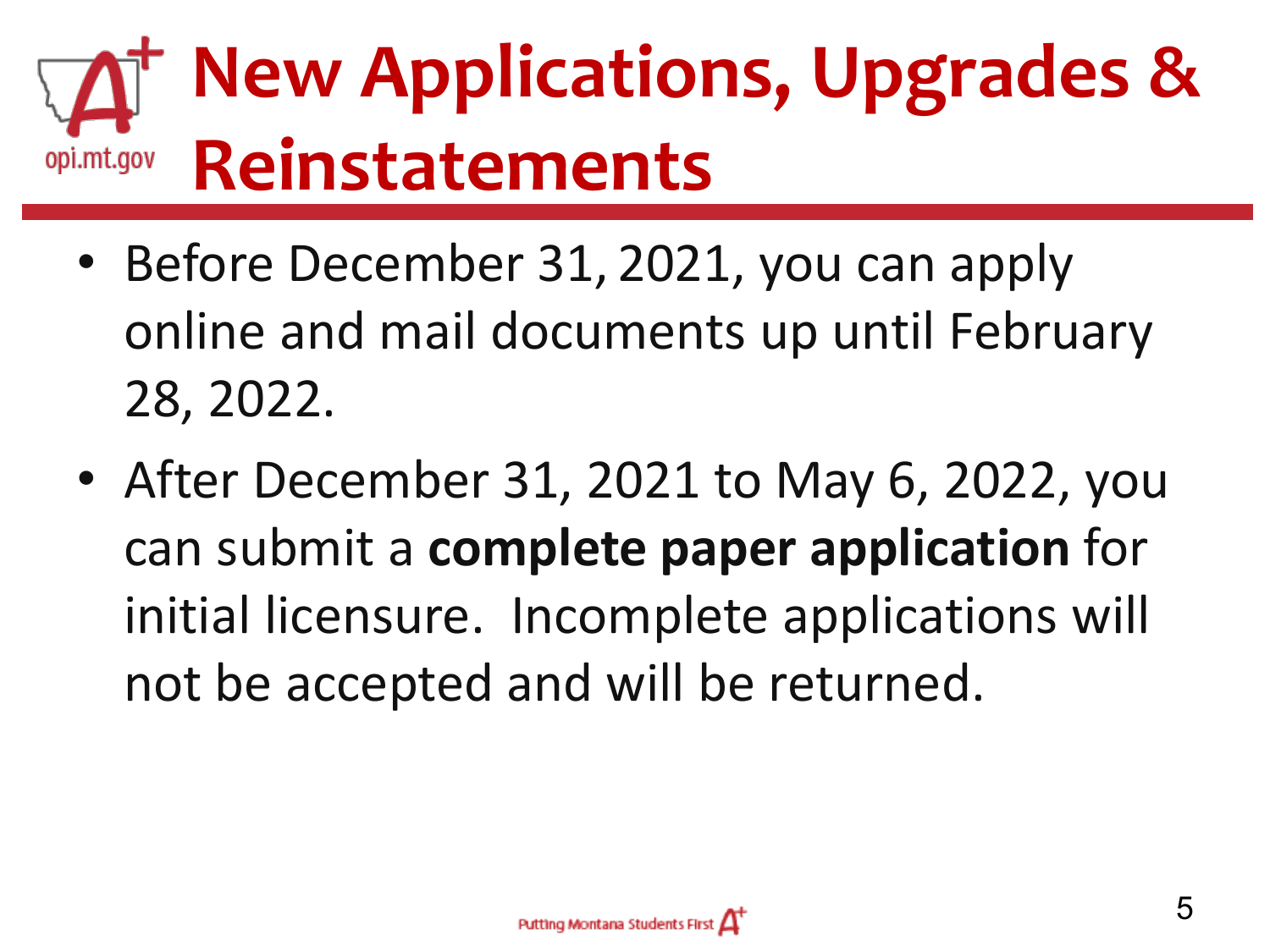

- You should try to get documents submitted through MSEIS prior to it shutting down on December 31st.
- After December 31, 2021, documents will be accepted by mail until February 28, 2022.

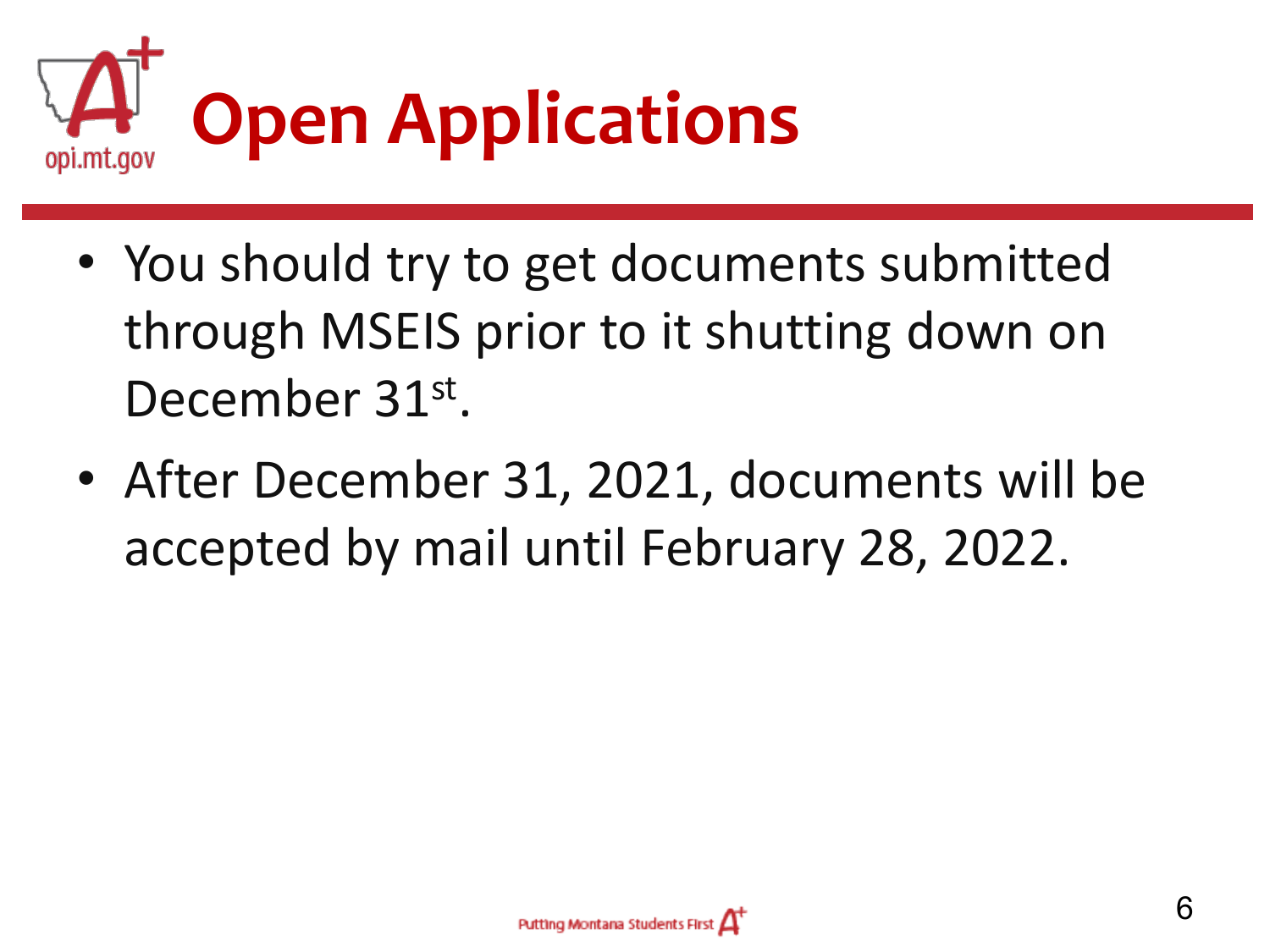

- **Crystal Andrews**, Educator Licensure Director
- **Bekki Flanagan**, Licensure Specialist
- **Lorri Weiss**, Licensure Specialist
- **Virginia Diaz**, Licensure Specialist
- **Julie Murgel**, Senior Manager of School Improvement and Innovation
- **Zam Alidina**, Project Manager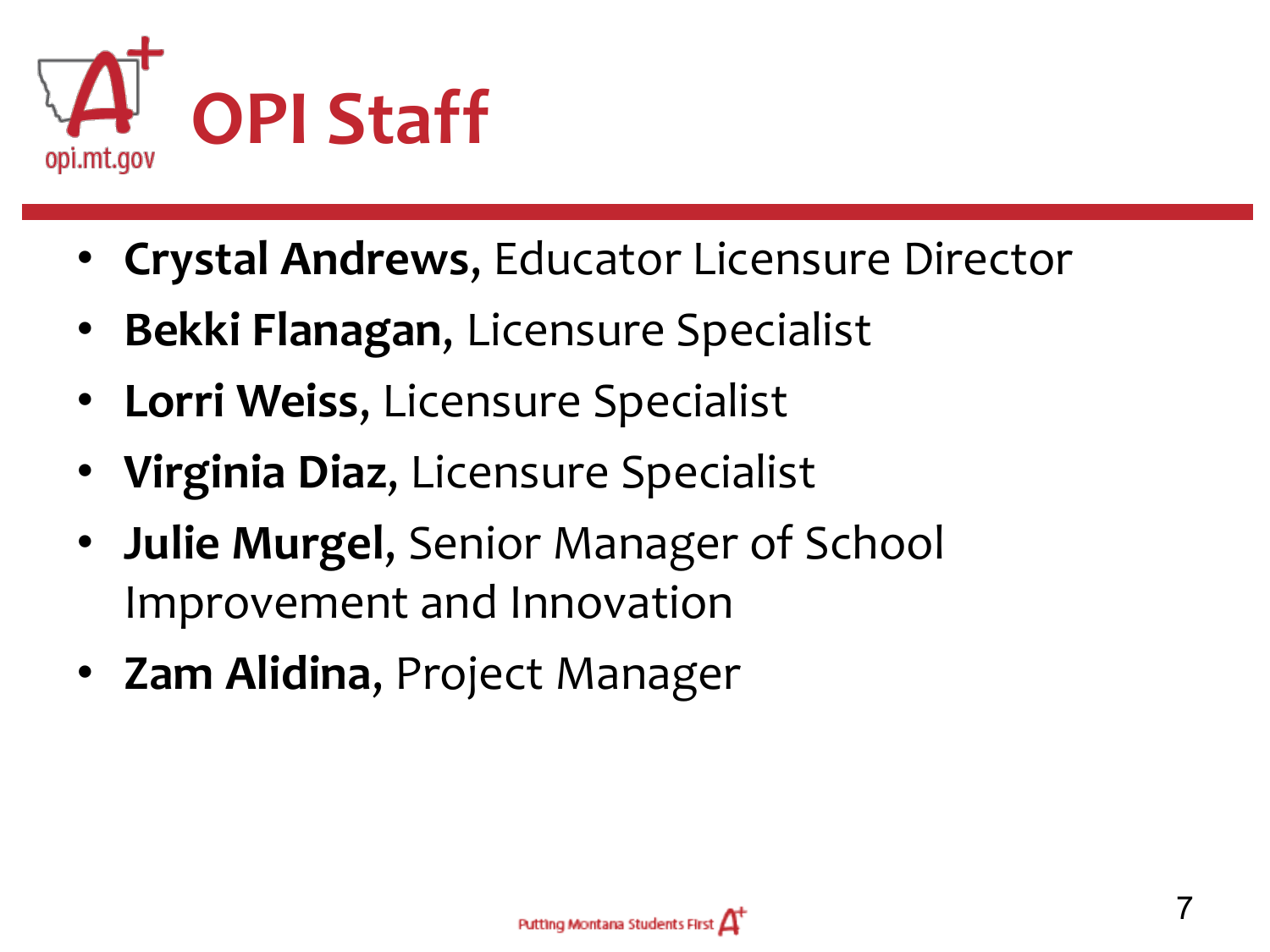# **Q: Why is the OPI getting a new**  opi.mt.gov licensing system?

**A:** The current licensing system does not allow online applications for all of the different classes of licenses nor an evaluation system to allow efficient license processing. The process for uploading an application to the issuance of a license takes a significant amount of time. Communication is also outside of the licensing system and does not directly connect the applicant to the specialist. Below are just some of the areas of improvement that you will see in the new system:

- The system automatically imports records from ETS (Praxis), Department of Justice, etc.
- The applicant can update personal information or can submit new information through the system.
- The system accepts all types of files (not just PDFs).
- The system has communication tools that allow the applicant and the specialist to send notes to each other.
- The system has a progress meter, workflow, and can be saved and returned to later.
- The system will not put an application in a specialist's queue until the application is complete.
- The system has reminder management tools through a dashboard that allows the applicant to check the status of their application .
- The system includes increased options for district personnel and features for Montana Educator Preparation programs.
- Once an application is processed, a certificate can be printed and an applicant will no In the main of the mail of the mail of the set of  $A^{\dagger}$  and an applicant will no and  $\theta$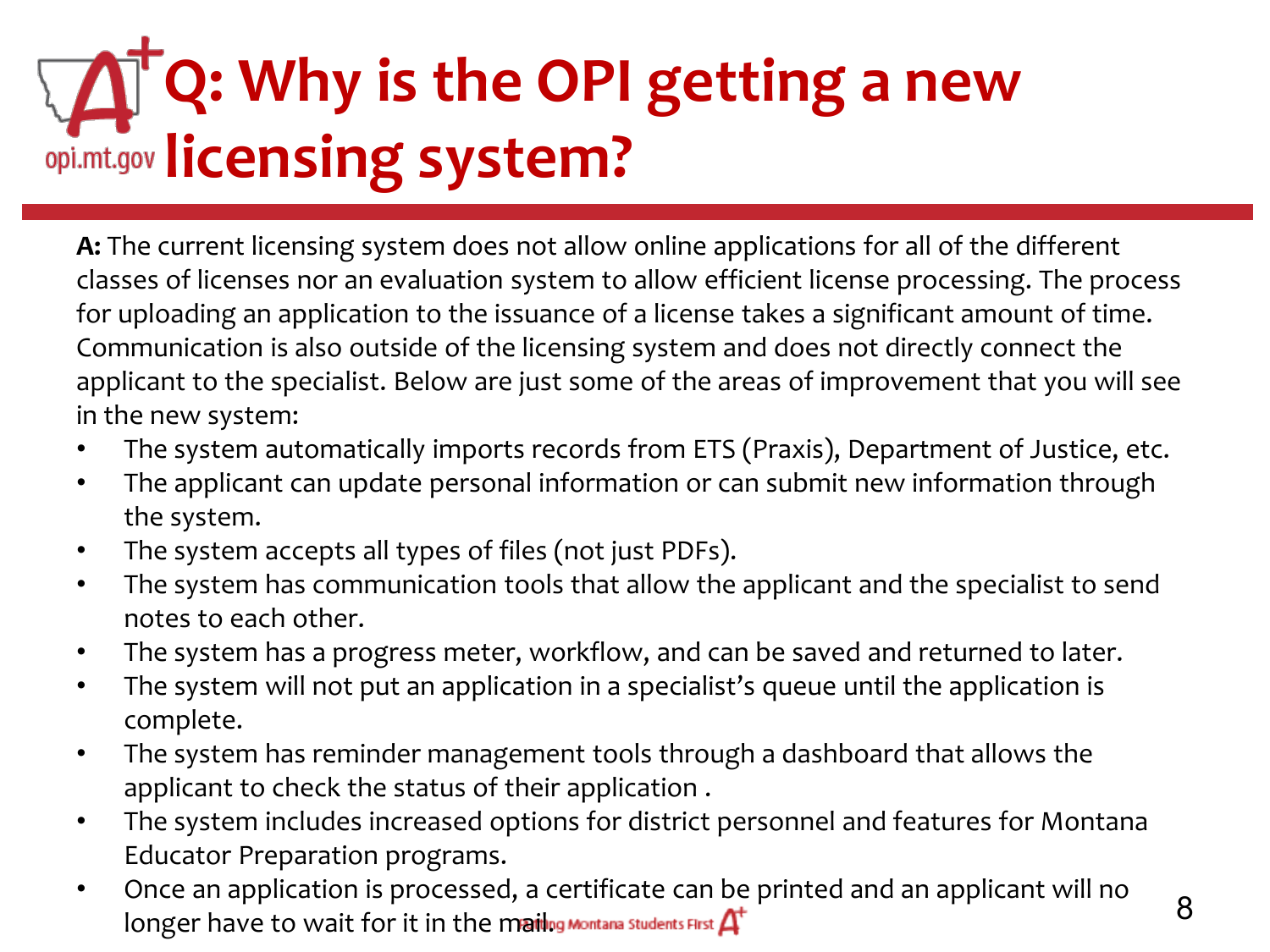# **Q: Why is MSEIS shutting down to the public on December 31?**

**A:** MSEIS is shutting down to the public at the end of the year because the OPI will be working with Randa Solutions to create a new more efficient, streamlined, and user-friendly teacher licensure system. The main reason we are shutting down the system is to provide necessary time for Randa and the OPI to transfer a complete set of data and licenses from the current system and prevent the transfer of incomplete applications or files. Randa and OPI will also design and test the new system, learn and teach others how to use the system, and update the webpage and user guides.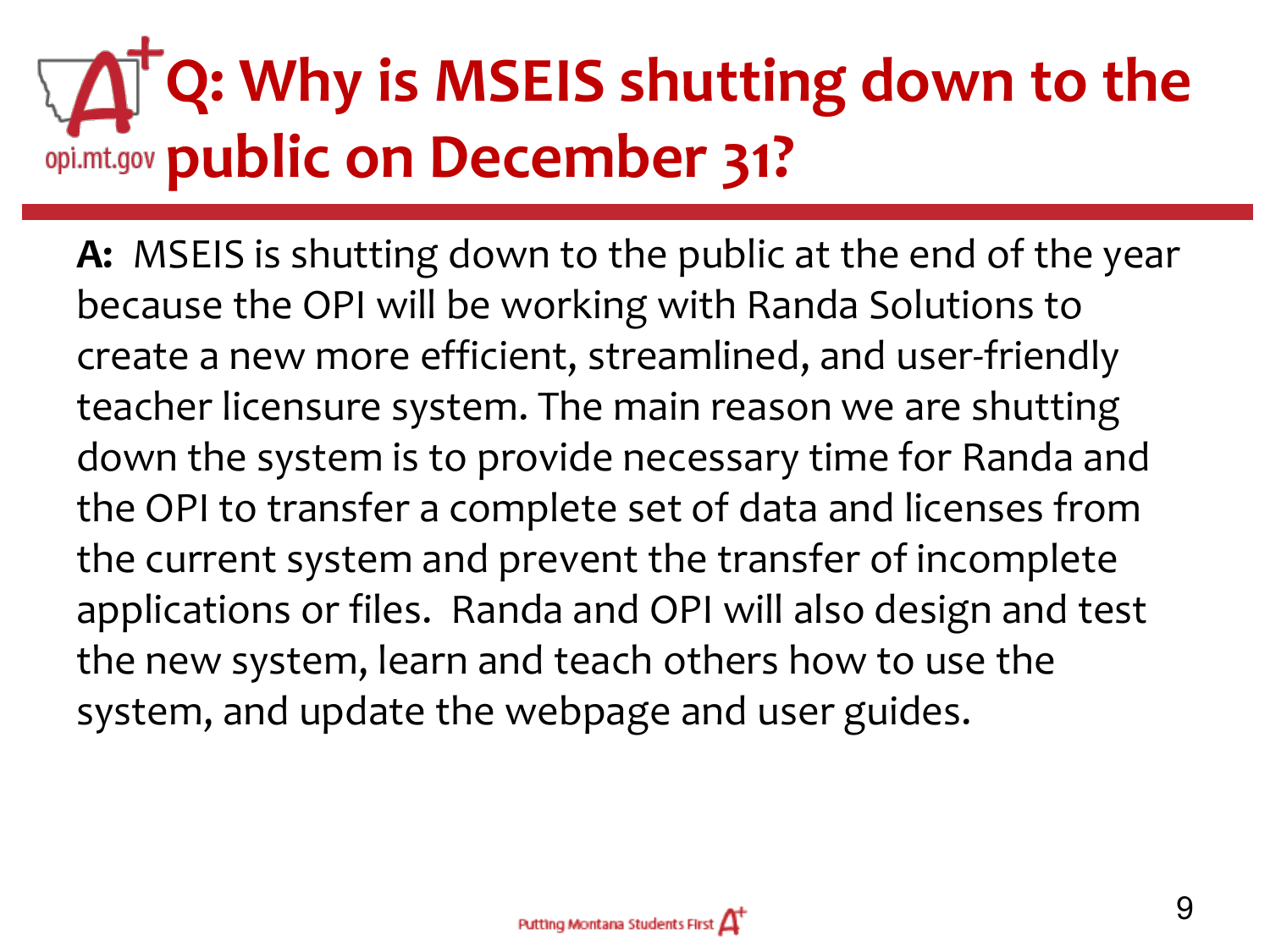#### **Q: What if I need to renew my license in 2022 while MSEIS is shut down?**  opi.mt.gov

**A:** Licenses do not expire until June 30, 2022. If you need to renew your license in 2022, you have two options. One, you can submit [a completed paper application](https://opi.mt.gov/Portals/182/Page%20Files/Licensure/RenewalApplication.pdf?ver=2021-12-10-091601-713) starting January 1, 2022 until May 6, 2022. Staying with current processes, we will continue to audit applications. If you are selected by random, you will be notified by email from the OPI. Otherwise, mail in the complete application (3 pages) and fee only. Submit your complete application and fee starting January 1, 2022 to the Office of Public Instruction . Attention: Educator Licensure • P.O. Box 202501 • Helena, MT 59620. Incomplete applications will not be accepted and returned. The second option is to wait until the new system is live on June 1st to submit your renewal.

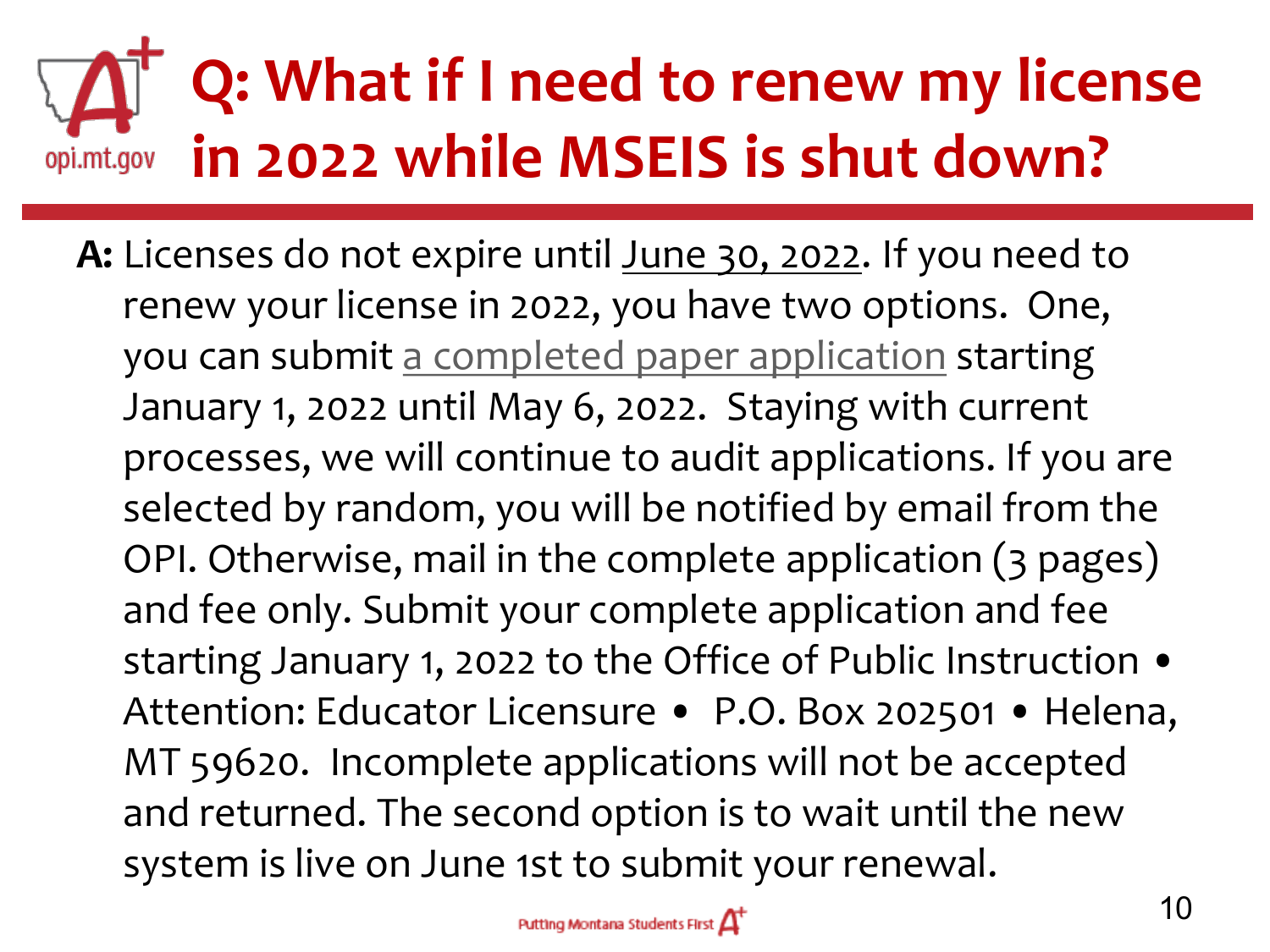### **Q: How do I pay my fee while the system is shut down?**opi.mt.gov

**A:** You will need to mail a check or money order for the amount due to Office of Public Instruction • Attention: Educator Licensure • P.O. Box 202501 • Helena, MT 59620 with your completed application.

Resource: Licensure Update- [How the Process Works](https://opi.mt.gov/Licensure-Process) -additional support along with checklists for each type of license at the bottom of the page.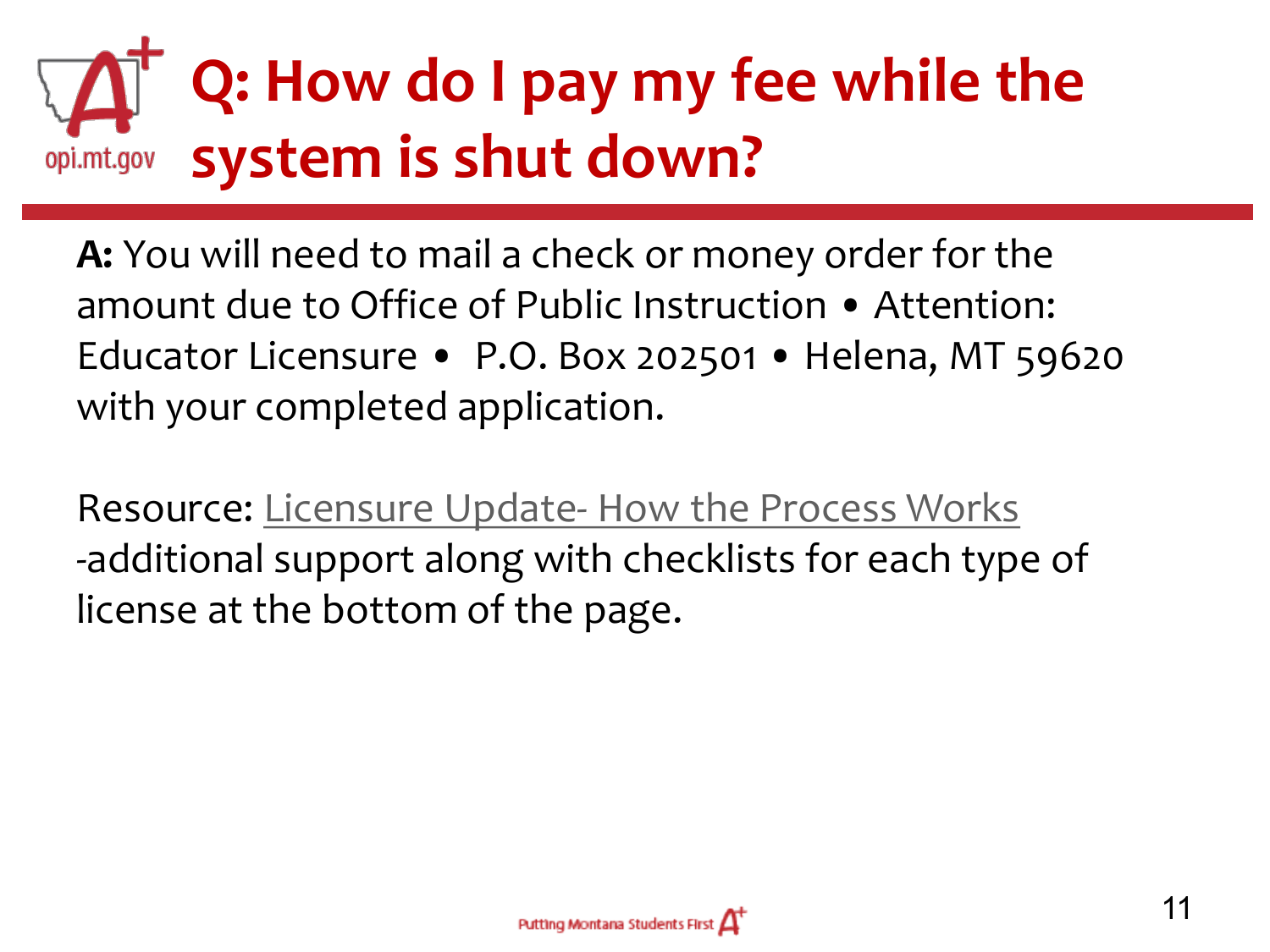#### **Q: Am I able to renew my application before the December 31st shut off?**opi.mt.gov

**A:** You are not able to apply for your license renewal before the first of the year. If your license is due to expire on June 30, 2022, you can submit a complete paper renewal application starting January 1, 2022 through May 6, 2022 or wait until the new online system is up and running which is set to be June 1, 2022. The expiration date for a 2022 renewal is June 30, 2022 however there is a two-month grace period and you have until August 31, 2022 to complete your professional development and apply for your license renewal.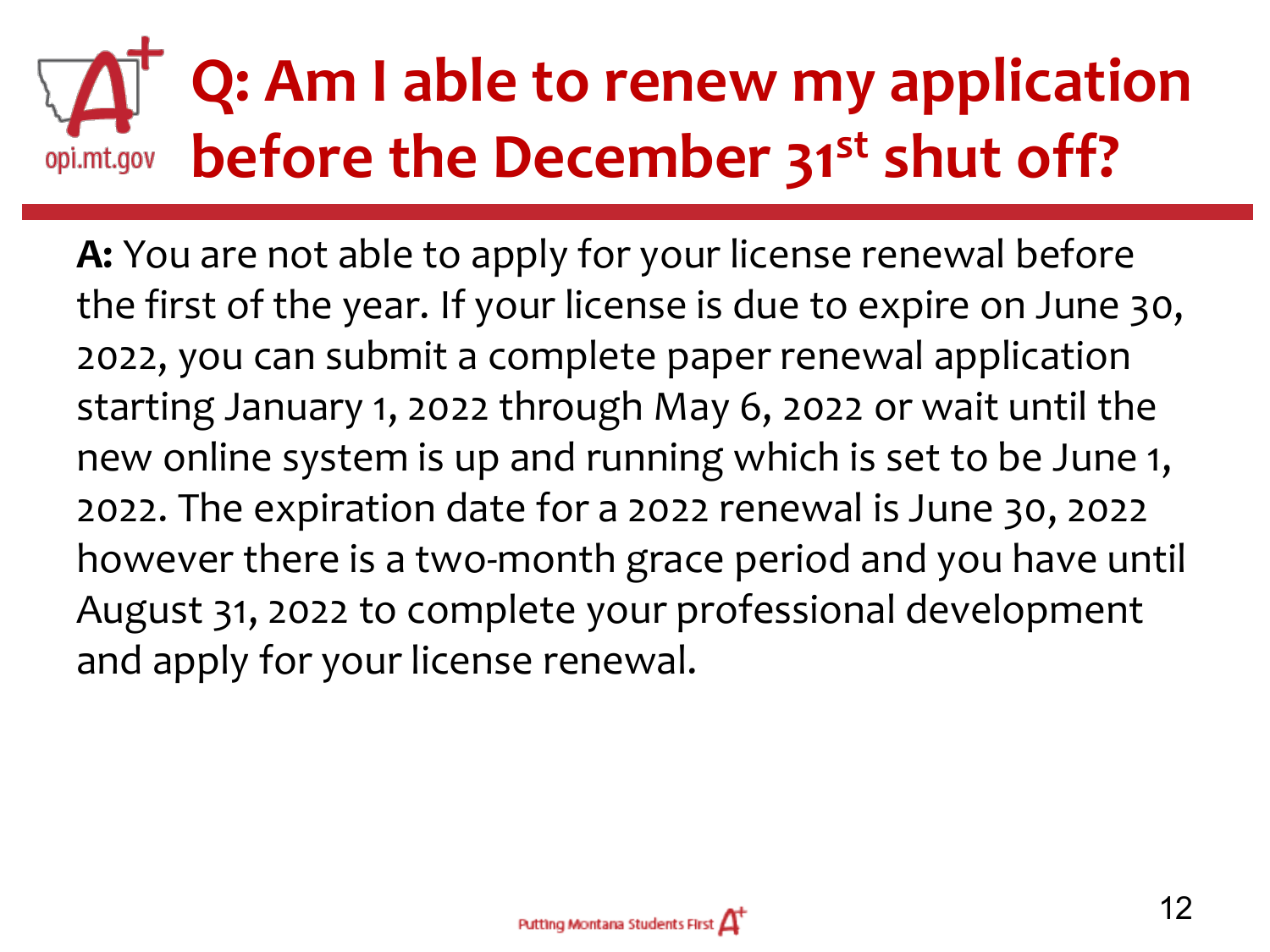#### **Q: How will the communication work between MT Colleges and Universities and**  opi.mt.gov **OPI?**

**A:** Fall 2021 Montana graduates will be able to submit a **paper application** for licensure. The Montana college or university representative will be able to complete the University Recommendation through MSEIS until February 28, 2022. After February 28, a college or university representative will need to submit a paper University Recommendation.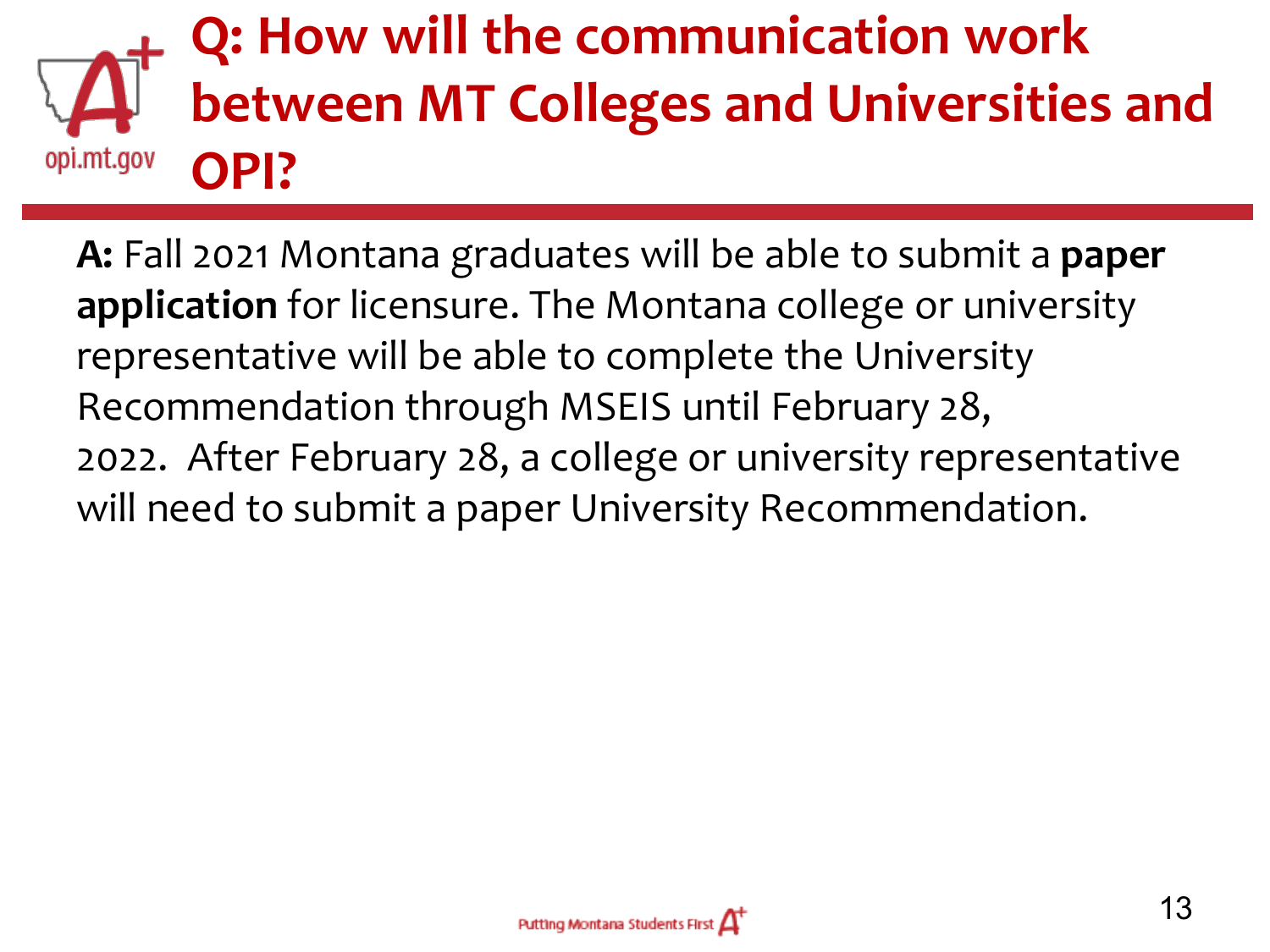#### **Q: Is there a way to check on the status of a license?**opi.mt.gov

**A:** Anyone with an open application should be trying to get documents submitted through MSEIS prior to it shutting down and while you are still able to view any deficiencies in the system. After January 1, 2022, you can either email our team at [cert@mt.gov](mailto:cert@mt.gov) or call (406) 444-3150 during our phone hours which are M-TH 12:00- 4:30 MST. If you do not have a completed application by May 6, 2022, you will need to wait until June 1, 2022 to resume with the application process in the new system.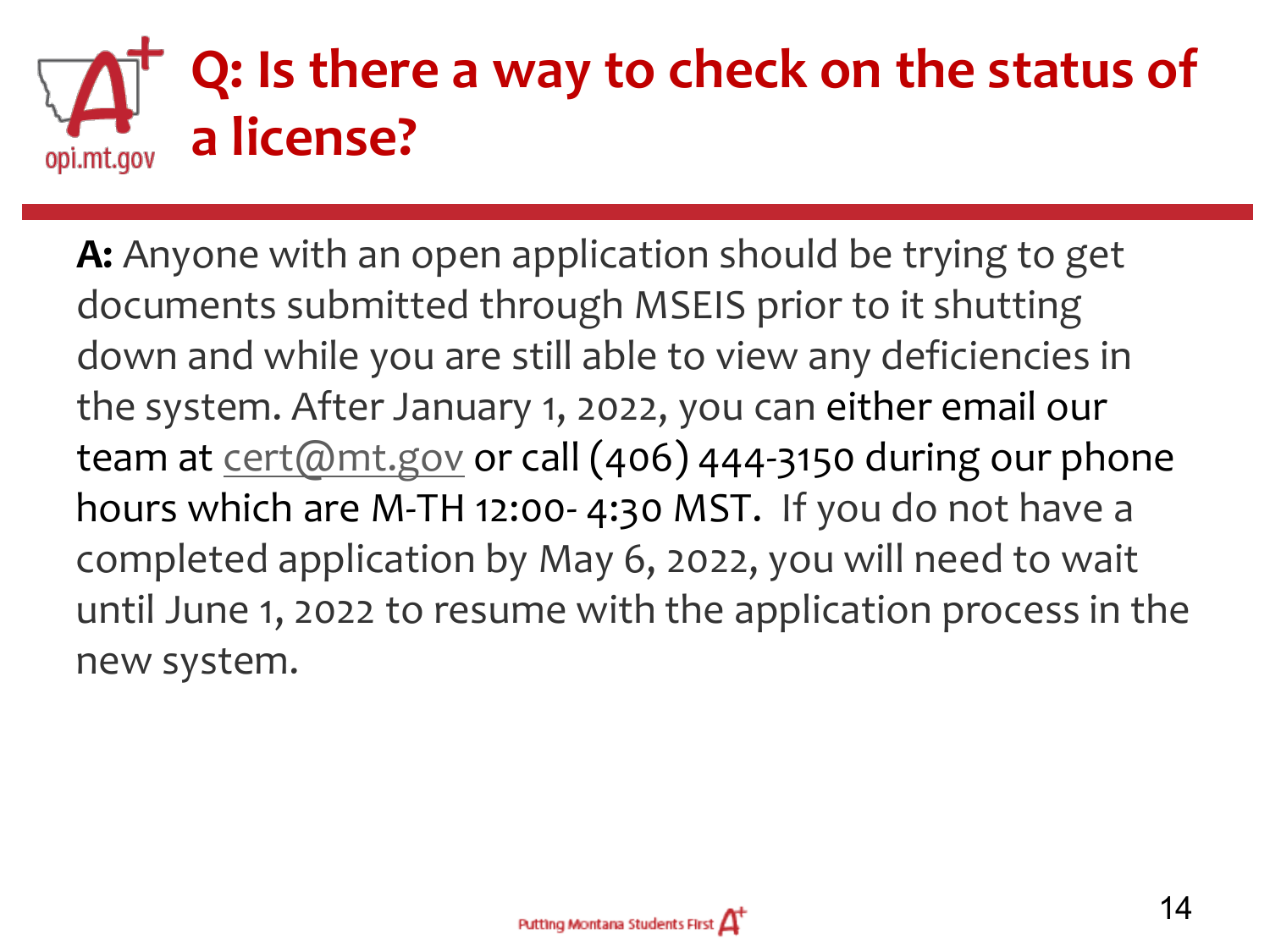

• You can either email our team at [cert@mt.gov](mailto:cert@mt.gov) or call (406) 444-3150 during our phone hours which are M-TH 12:00- 4:30 MST.